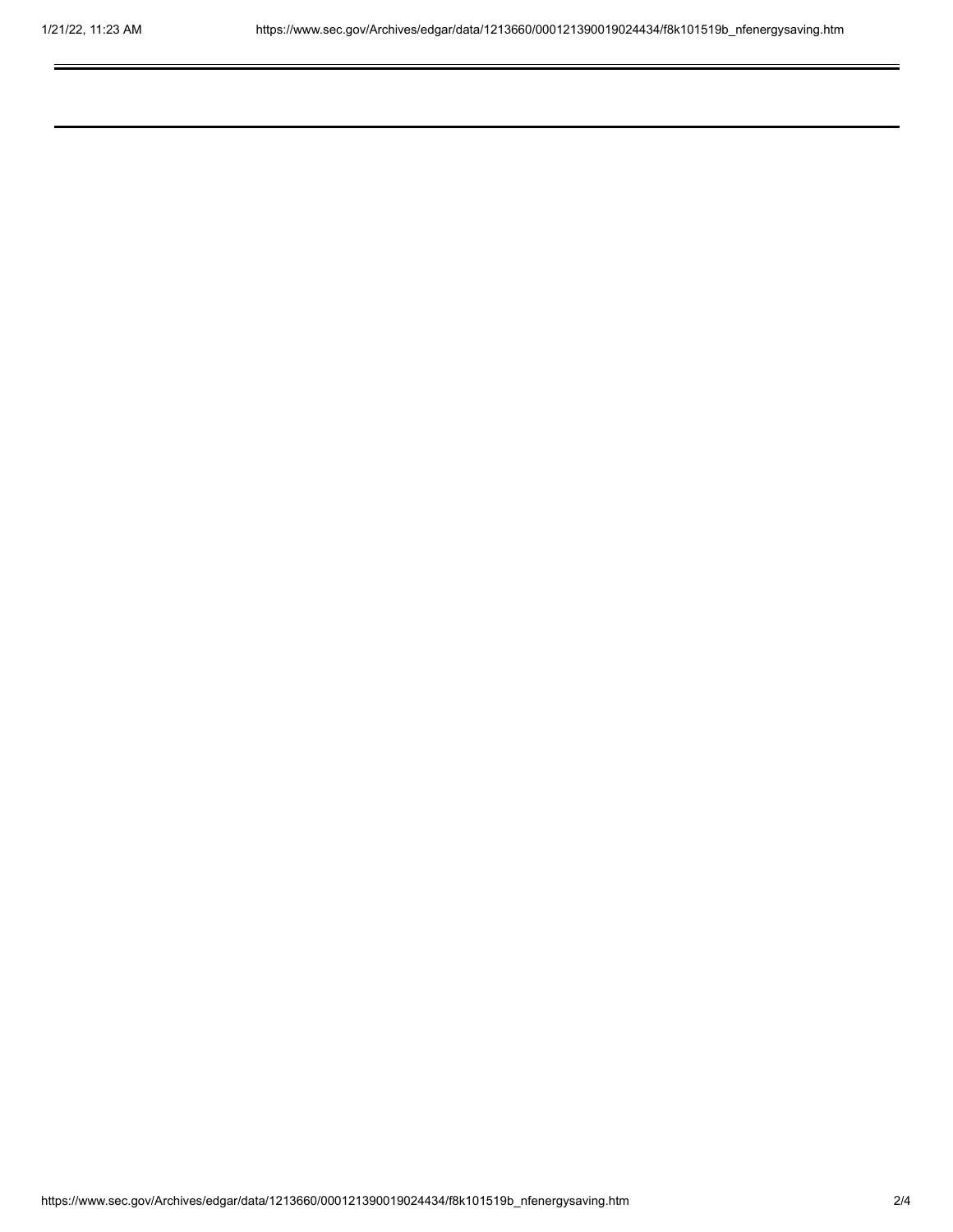#### **Item 1.01. Entry into a Material Definitive Agreement.**

The Registrant entered into an agreement with TFK Investments LLC, to sell a convertible note (the "Note") of the Company, in the form attached herewith, in the aggregate principal amount of \$101,500.00. The Note has a maturity date of November 15, 2020 and carries 6% annual interest.

The conversion price under the Note is 65% multiplied by the market price of the Registrant's Common Stock representing a discount rate of 35%. The reserved number of shares exercisable upon conversion of the Note will be initially 250,000 shares, provided that the holder of the Note may not become more than a 4.99% holder of the outstanding shares of Common Stock of the Registrant, all as defined, qualified and more fully described in the agreement and in the Note filed herewith, and subject to regulatory approvals.

#### **Item 9.01. Financial Statements and Exhibits.**

#### **(d) Exhibits**

- 2.1 Securities Purchase Agreement between the Registrant and TFK [Investments](https://www.sec.gov/Archives/edgar/data/1213660/000121390019024434/f8k101519bex2-1_nfenergy.htm) LLC, dated November 15, 2019
- 2.2 [Convertible](https://www.sec.gov/Archives/edgar/data/1213660/000121390019024434/f8k101519bex2-2_nfenergy.htm) Promissory Note (\$101,500 principal amount), Issue Date November 15, 2019

1